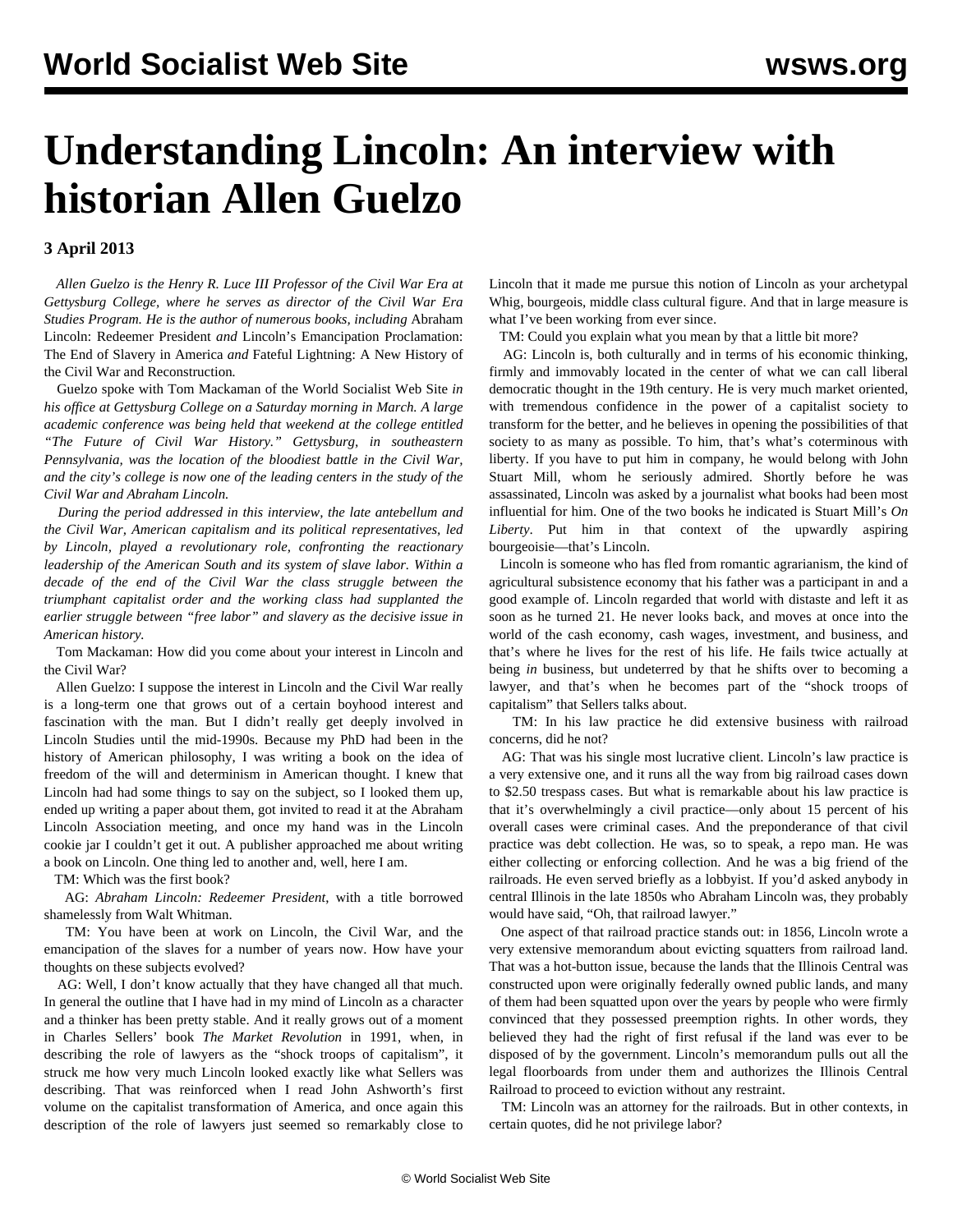AG: He does indeed talk about labor having priority over capital, which many people mistake as a statement of the labor theory of value. But he's actually not talking about *any* labor theory there. What he's doing is objecting to a labor relationship that said that capital has to give orders to labor, that laborers are so ignorant and so stupid—and of course what he's primarily talking about here are slave laborers—that the only way any kind of productive work will happen is if capital—meaning slave owners—gives them direction. That he objected to, because that impugned the agency of the self-motivated laborer in a capitalist economy. But it's the agency of the laborer, not any imputation to the value of the laborers' product, that Lincoln is describing.

 He's actually responding to James Henry Hammond's famous "Mudsill" speech of 1858 which Lincoln thought was profoundly offensive for re-introducing the notion of status: *status* meaning that certain people were born a certain way, and they were always going to be that way, so the only way you'll make them work is if you flog them. That was what Lincoln was objecting to.

 TM: What do you make of the concept of the "free labor ideology," a concept that is associated with the work of the historian Eric Foner?

 AG: Foner wrote the book— *Free Labor, Free Soil, Free Men* —in 1970, based on his doctoral dissertation under Richard Hofstadter. And it's a very, very, good book. In fact it's hard to put a finger on a book that better explicates the free labor ideology of the Republicans—and of Lincoln in the bargain. Some close seconds to that are Heather Richardson's *The Greatest Nation of the Earth*, which is not specifically about Lincoln but is about the broader free labor/free wage commitments of the Republicans, and a very good chapter on Lincoln in Daniel Walker Howe's *Political Culture of the American Whigs.*

 TM: Could you explain the way Lincoln's career as an attorney in this period influenced his thinking on slavery?

 AG: To Lincoln, slavery undercut the free labor outlook on the world because it denied advancement and self-improvement. For Lincoln, the great attraction of any economic regime was the degree to which it permitted accumulation and self-promotion. He once described the ideal system as being one where the penniless beginner starts out working for somebody else, accumulates capital on his own by dint of savings, goes into business for himself, and then eventually becomes so successful that he hires others, who in turn continue the cycle. And he spoke of that as being the order of things in a society of equals. For him, the very notion of equality is a matter of equality of openness, aspiration, and opportunity.

 This is what he says in 1859 at the Wisconsin State Agricultural Fair (and bear in mind that he is saying this only a year after one of the most severe financial depressions in the 19th century):

 Some of you will be successful, and such will need but little philosophy to take them home in cheerful spirits; others will be disappointed, and will be in a less happy mood. To such, let it be said, "Lay it not too much to heart." Let them adopt the maxim, "Better luck next time"; and then, by renewed exertion, make that better luck for themselves.

 The only reason people do not succeed in a capitalist environment is because they are improvident, they are lazy, they are good for nothing, or they experience some incredible turn of bad luck—that's why "better luck next time."

 That may seem like vanishingly small consolation to people who've just come through a depression, but for Lincoln, that kind of hardship paled beside slavery. Slavery says that there is a category of people that can never be allowed to rise, that cannot improve themselves no matter how hard they try because they will always be slaves. It's very much the classic disjuncture between the Enlightenment and feudalism. Feudalism talks about people being born with *status*, and everyone comes into this world equipped with a *status*. This status is either free or slave, serf or nobility, elect or damned, whatever. For the Enlightenment people come into this world armed with *rights*, and the ideal political system is the

system that allows them to realize those rights, to use those rights in the freest and most natural fashion possible.

 TM: Is this what you have in mind when you refer to Lincoln as the last Enlightenment figure in American history?

 AG: Exactly. This is why I call him our last Enlightenment politician. Or at least the last one who is securely and virtually exclusively located within that mentality.

 TM: Lincoln once said that he did not have a political thought that did not flow—

AG: From the Declaration of Independence …

 TM: … Could you talk about the relationship between Lincoln and the American Revolution, and Jefferson and the Declaration of Independence in particular?

 AG: He loves—and he's not exaggerating—the Declaration of Independence. When he talks at Gettysburg about the country being founded on a proposition, that's what he means, and specifically that *all men are created equal*. What does he mean by *equal* though? He means equality of aspiration. He spoke those words about never having had a political thought which did not flow from the Declaration in February of 1861, outside Independence Hall. He believed that what the Founders meant, what the Declaration of Independence meant, was that everybody in the race of life ought to get a fair start and a fair chance. That was the star by which he navigated, and the best example he could offer to anybody was his own life.

TM: The rail splitter.

 AG: Sure. Here's someone who had come up from grinding backwoods poverty and by dint of his own effort, intelligence, and gifts, had risen to more than a modicum of success. Not only success in financial terms but success socially. In every respect he was his own confirmation of his theories. Anyone who impugned free labor and the free labor ideology was really attacking him personally.

 TM: Considering further Lincoln's own intellectual formation, much has been made of his facility with Shakespeare and the Old Testament. What other influences were there? Did he read Melville, did he read Hawthorne?

 AG: Not likely. He had no taste for fiction. He said once that he tried to start *Ivanhoe* but only got halfway through it—which may replicate the experience of many undergraduates and high school students today. But that in itself is something of a statement. He read precious little fiction. He loved poetry, though. But it was, significantly, not romantic poetry that he cottoned up to. He did like Byron, but the poets he admired the most were very much poets of the Enlightenment. He loved Pope and quoted him often from memory. He loved Burns, who is a transitional figure between the Enlightenment and romanticism.

 In terms of other things that he reads, he reads political economy. He read most of the major treatises that flowed downstream from Adam Smith. He's read McCulloch, Henry Carey, and Francis Wayland. One observer said that on political economy he was great, that there was no one better than Lincoln.

 He also had some scientific interest in geology. John Hay, his secretary, was surprised to discover he had some interest in philology and the origins of language. He never explains why he is interested in those, but he would always surprise people by what he knew. One Canadian journalist who visited him in 1864 was taken aback when Lincoln launched into a long "dissertation" on comparative points of British and American law.

 That's particularly surprising because in another context Lincoln professed to know nothing about international law. But Lincoln habitually would tell people he was totally ignorant of a subject which in fact he was quite well versed in, because then they would underestimate him, and when they underestimated him they would fall into his trap. Leonard Swett once said that anybody who mistook Lincoln for a simple man would soon end up with his back in a ditch.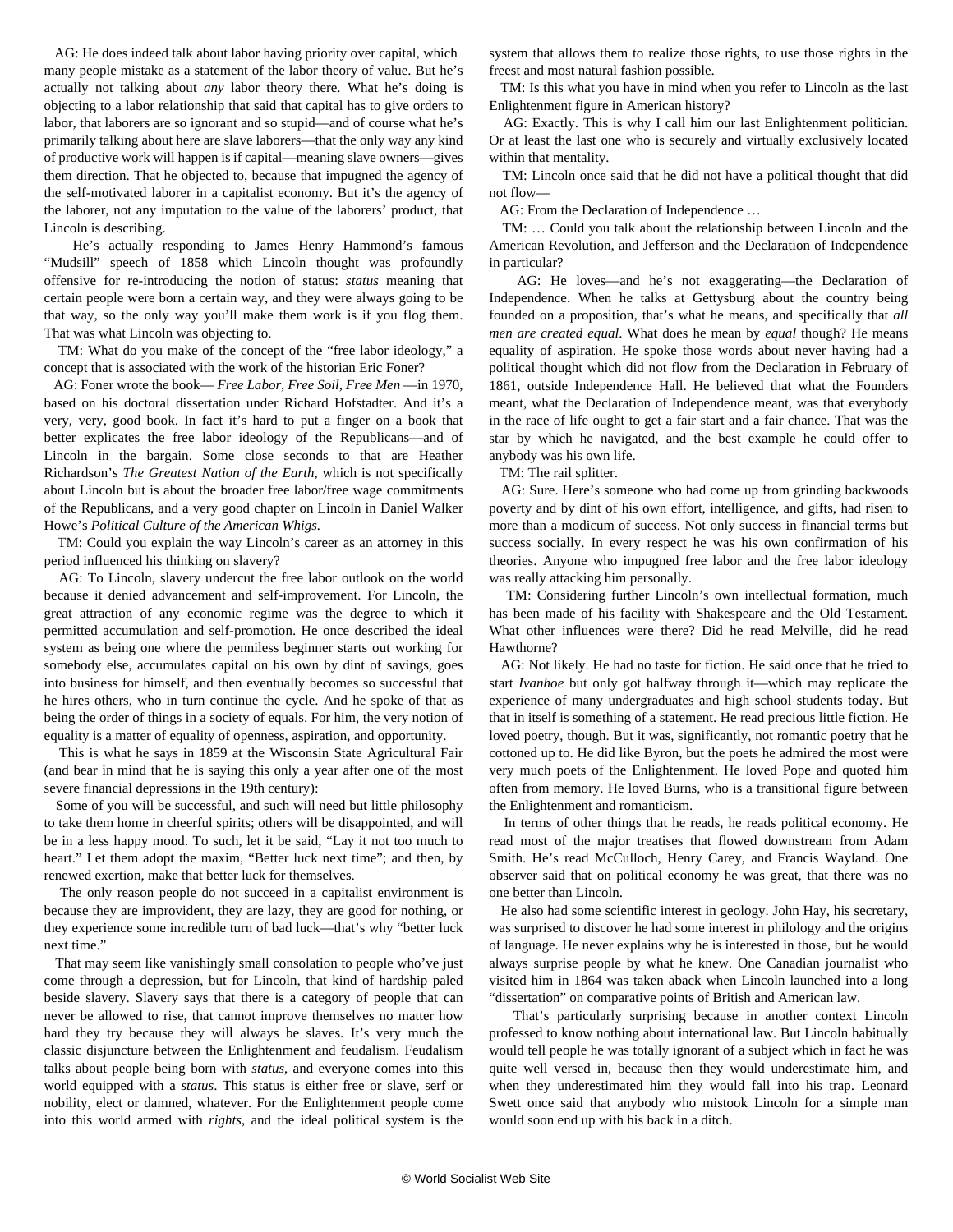TM: The film *Lincoln* depicts this moment in which Lincoln major decision by discussing Euclid's principles of mathematics. Is there some basis to this in fact?

 AG: Yes, he did read Euclid. It appealed to what one of his law partners referred to as Lincoln's passion for "mathematical exactness." Lincoln was not eloquent in the usual 19th century way, certainly not in the romantic way. He was not a man of frothing at the mouth or shaking his fist in a dramatic way. Lincoln was logic, and when he got the hook in your mouth he would pull you in no matter how much line was involved. One observer of the Lincoln-Douglas debates said that if you listened to Lincoln and Douglas for five minutes, you would go with Douglas. If you listened to them for an hour you always went with Lincoln.

 I thought the film was 90 percent on the mark, which given the way Hollywood usually does history is saying something. I thought that it got with reasonable accuracy a lot of Lincoln's character, the characters of the main protagonists, and the overall debate over the 13th Amendment. The acting and screenwriting were especially well done. I remember thinking afterwards that all the time I'd been watching the movie I had never thought that Daniel Day-Lewis was *acting*, because what he portrayed seemed so close to my own mental image of what Lincoln must have been like.

 TM: Lincoln remains such a popular figure. What explains his hold on our fascination and our affection? If we were to consider him only as an attorney for the railroads, as a bourgeois politician, perhaps this would be difficult to explain?

 AG: For several reasons. First, as a leader, he is a combination of the virtues of democratic leadership—as opposed to, say, aristocratic leadership, which honors valor, physical prowess, and dominance. Democratic leadership is more about perseverance, self-limitation, and humility. What we see in Lincoln is a collection of the virtues we think are most important in a democratic leadership.

 Secondly, he really did preside successfully over this incredibly critical moment we call the Civil War. He *did* keep the union together, he *did* defeat the Confederacy. Anyone who sits down for a moment to think about what the alternative would have looked like—a successful breakaway Confederacy—and how that would have flowed downstream has to be impressed with what Lincoln was able to save us from. There is in the end no intrinsic reason why the Southern Confederacy should not have achieved its independence. And if they had, that would have had serious implications for the later role the North American continent plays in world affairs. Imagine a North American continent as divided politically and economically as South America. This would take the United States off the table as a major world player, and then what would you do with the history of the 20th century?

 But I think Lincoln is also important in a third way—and this may be of interest to your readers. I come back to the old Werner Sombart question—"Why there is no socialism in America?" There have been any number of answers. I wonder out loud whether one reason there is no socialism in America is because of Lincoln.

 In the American context Lincoln imparted to liberal democracy a sense of nobility and purpose that it has not always had in other contexts. He makes democracy something transcendent, and especially at Gettysburg where he talks about the nation having this new birth of freedom. He ratchets the horizons of liberal democracy right up past the spires of Cologne Cathedral and he makes it this glowing attractive ideal that people are willing to make these tremendous sacrifices to protect. Because at the end of the day this is what the Civil War is about—it's about the preservation of liberal democracy. In the 1860s the United States was the last Enlightenment experiment that was still standing. What you had in the climate of mid-19th century Europe was the renaissance of romantic aristocracy …

TM: He refers to this in the Gettysburg Address…

makes: Yæs, that's really what he's talking about. This war is a test whether this nation or any other nation so conceived can long endure. Is democracy self-destructive? Are the aristocrats right? That the only way you'll ever have order in society is to let them run things? That you cannot put rule into the hands of ordinary people because they'll botch it from selfishness, egotism, and stupidity? The Civil War becomes this demonstrator model for aristocrats to say, "See what happens when you let ordinary people govern." The romantic contempt of the American experiment, whether that contempt comes from a Heinrich Heine, from an Otto Von Bismarck…

TM: Or from the Southern elite…

 AG: Exactly. This is what Lincoln saw in the Southern elite—a defection from Enlightenment bourgeois politics toward aristocratic rule. And I think there's really some substance there. Because if you look at someone like Bismarck, for instance, the Prussian Junkers are not great aristocrats. They are the squirearchy. They are very similar in complexion and structure to the plantation aristocracy of the Old South. No surprise then that Bismarck sees in the Confederacy something that he admires, that he applauds. Lincoln saw himself arrayed against that.

 Lincoln sees American democracy as a last stand, what he calls the last, best hope. And if this goes down, we may so discredit the whole notion of democracy that no one will ever want to go this way again, and so this is the test. It's a test of whether or not we'll have this new birth of freedom, if we'll finally shuck off these last husks of aristocracy and move forward in the direction of democracy. That for him is the vital issue.

 People today often want to separate slavery, and say that Lincoln was interested in preserving the union and not in destroying slavery. No, that gets it exactly wrong. The two are as knotted together as a rope, because the only union worth preserving is a union that has abjured slavery. So for Lincoln to get rid of slavery is to purge America of the aristocratic poison. He once said that slavery was the one retrograde institution that was poisoning the American republic, keeping the American republic from realizing its full potential.

 TM: What do you make of the criticism of Lincoln the historical figure from the standpoint of identity politics, or, more recently, similar criticism over *Lincoln* the film?

 AG: There has been a current that wants to reject the image of Lincoln as the Emancipator by questioning whether or not he emancipated the slaves. It has had some long innings. Some of it goes back to Marx's comment on the Gotha Program, that the proletariat has to emancipate itself, that it cannot look to some other agency to do so. That image of selfemancipation certainly has a role to play in W.E.B. Du Bois' *Black Reconstruction* in 1930, because Du Bois will say we can't really talk about emancipation unless it's self-emancipation. Du Bois is picturing race as the replacement for class. And this gets popularized in the writing of people like Vincent Harding, Lerone Bennett, Barbara Field, and any number of people writing today—some of whom have probably never read Du Bois, much less Marx.

 Lincoln does drop comments that can be taken out of their historical context. For instance the most widely cited statement about race is the one he makes at the fourth debate at Charleston, Illinois. He says:

 I am not, nor ever have been in favor of bringing about in any way the social and political equality of the white and black races,—that I am not nor ever have been in favor of making voters or jurors of negroes, nor of qualifying them to hold office, nor to intermarry with white people; and I will say in addition to this that there is a physical difference between the white and black races which I believe will for ever forbid the two races living together.

 People like Bennett focus on this and say, Lincoln was really just another garden variety racist. What they do not see is what Lincoln follows that comment with. He says:

there is no reason in the world why the negro is not entitled to all the